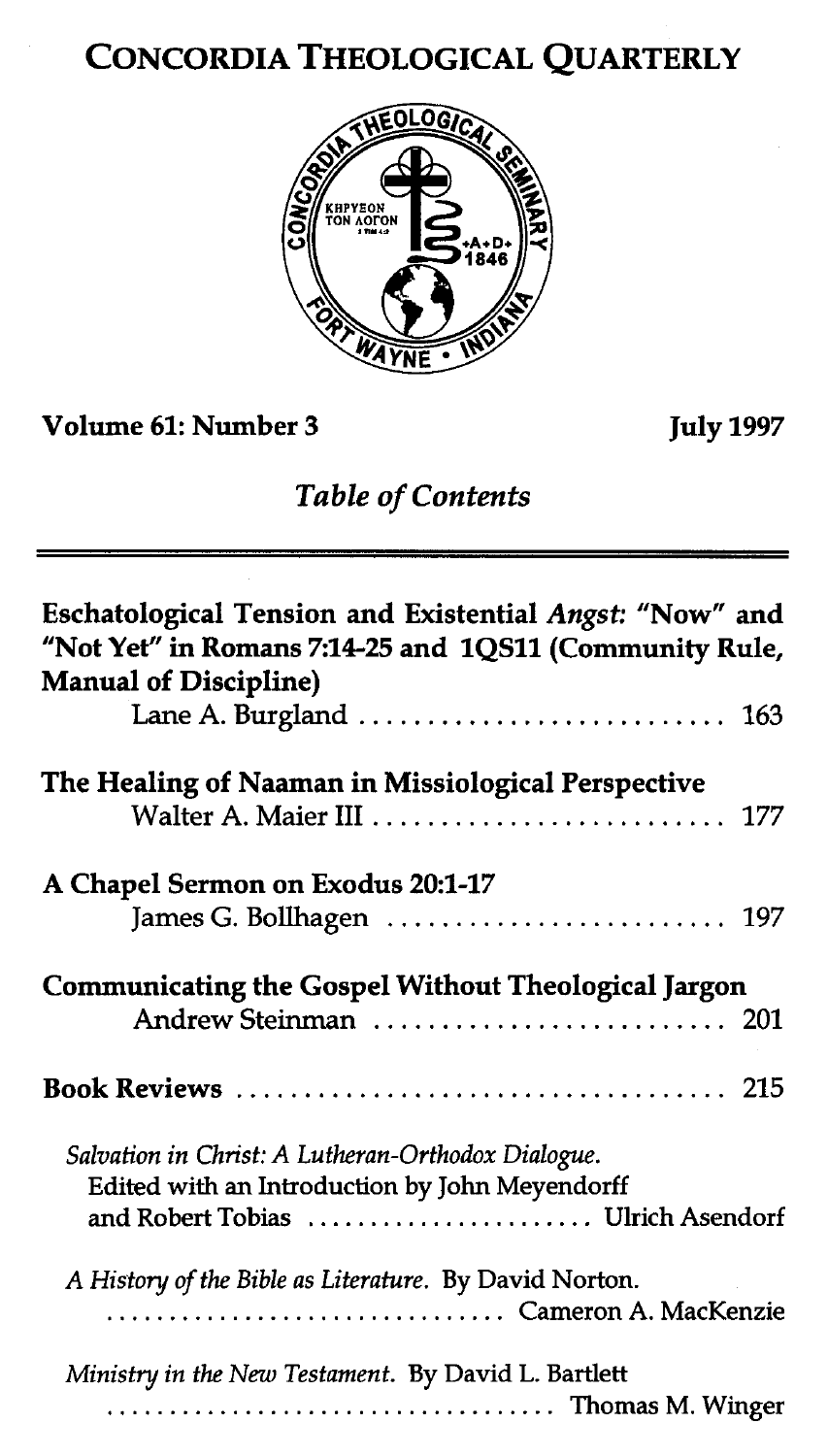*The Justification of the Gentiles: Paul's Letters to the Galatians and Romans.* **By Hendrikus Boers** ........ **Charles A. Gieschen** 

*Christianity and Christendom in the Middle Ages: The Relations Between Religion, Church, and Society.*  **By Adriaan** *H.* **Bredero** ................... **Karl F. Fabrizius** 

*The Mystery and the Passion: A Homiletic Reading of the Gospel Traditions.* **By David G. Buttrick** ...... **Carl C. Fickenscher I1** 

*Christ in Christian Tradition.* **By Aloys Grillmeier with Theresia Hainthaler** ................. **William C. Weinrich** 

*Theological Ethics of the New Testament.* **By Eduard Lohse** ................................... **H.ArminMoellering** 

*Paul's Narrative Thought World: The Tapestry of Tragedy and Triumph.* **By Ben Witherington** ......... **Charles A. Gieschen** 

*Galileo, Bellarmine, and the Bible.* **By Richard** *J.* **Blackwell.**  ................................ **Cameron A. MacKenzie** 

*Teaching* **Law** *and Gospel.* **By William Fischer** ... **Erik J. Rottrnann** 

**Books Received** ................................... **238**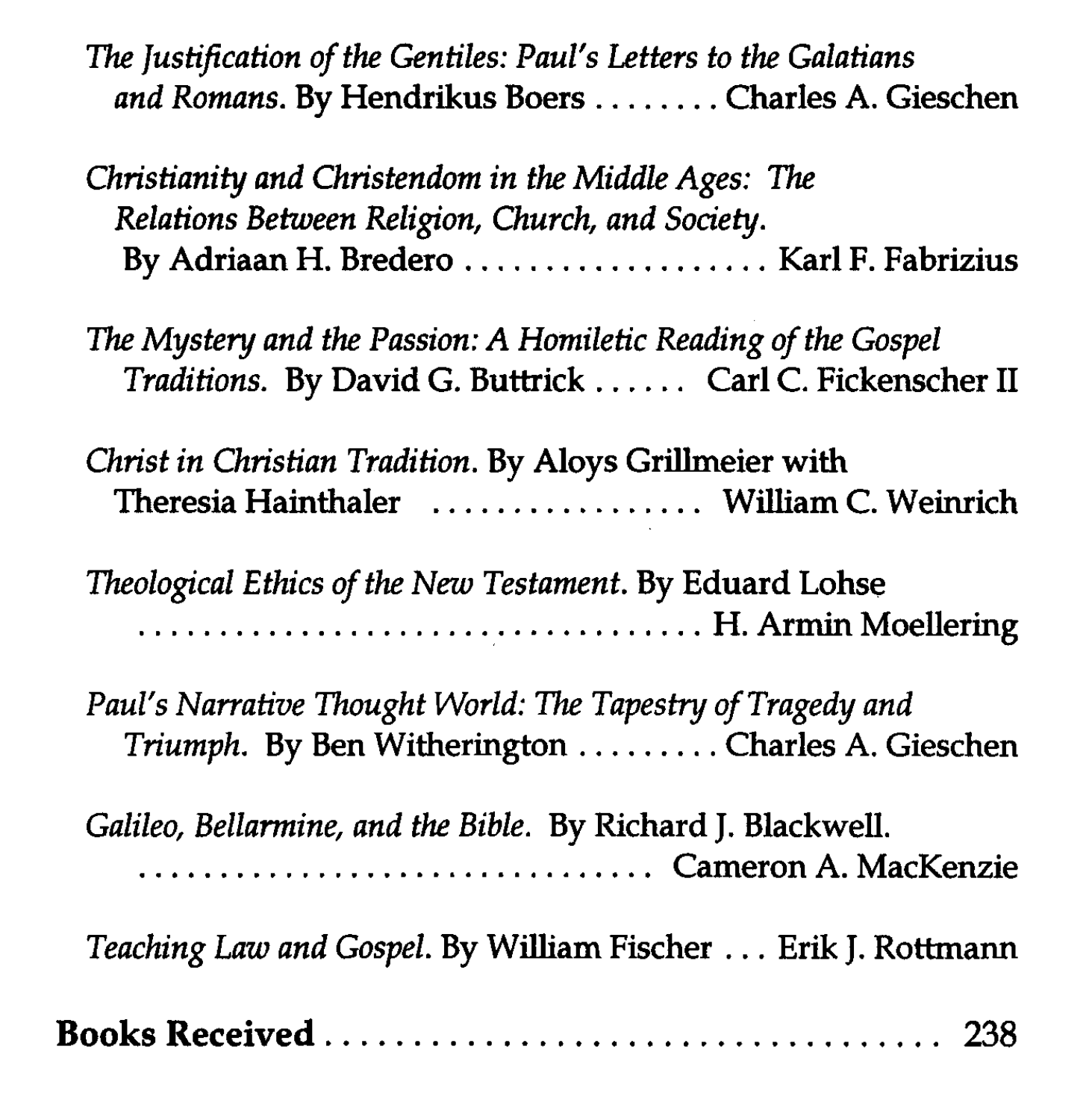# **Communicating the Gospel Without Theological Jargon**

# Andrew Steinmann

Typical Christian clergy (both academic theologians and parish pastors) use words such as grace, covenant, redeem, **justify,** and righteausness almost without having to think about them or even the choice of using them. Such words are part of speaking theologically and are seemingly as natural as being a Christian. Parishioners do not seem to object. In fact, they seem to understand - they do not give the speaker puzzled looks or ask for an explanation. After all, members of nearly every Christian denomination receive instruction in the faith in some fashion, either formally (as in Lutheran, Roman Catholic, Episcopal, or Eastenn Orthodox churches) or through some other means (Bible classes;, Sunday schools, and preaching). Many clergymen assume that such catechized Christians are acquainted with theological terms. When Christians hear these terms or read them in their Bibles, pastors expect Christians to understand them.

In short, clergy are assuming five things. First, pastors are assuming that teaching a word's theological definition defines it for life. However, in everyday speach that word carries different meanings for most readers or hearers. Their everyday experience teaches them something different about the meaning of the word. In other words, for most readers a word will carry the meaning or meanings that it has in everyday, common English usage. Many clergy learned specialized meanings for words in the sciences or mathematics as a part of their education. How many have forgotten what those specialized meanings are? Which pastor would like to hazard a guess for the precise legal meaning of **insanity,** probable cause, or several hundred other terms that are familiar to every attorney and are part of every attorney's specialized vocabulary? Every discipline has jargon (words with specialized meanings often poorly understood by nonspecialists). Christian clergy need to recognize that their jargon does not consist only of Greek and Latin phrases but also of English terms.

Dr. Andrew Steinmann is Staff Pastor of Lutheran Homes at Westlake, Ohio, and Adjunct Professor of Religion at Ashland University, Ashland, Ohio.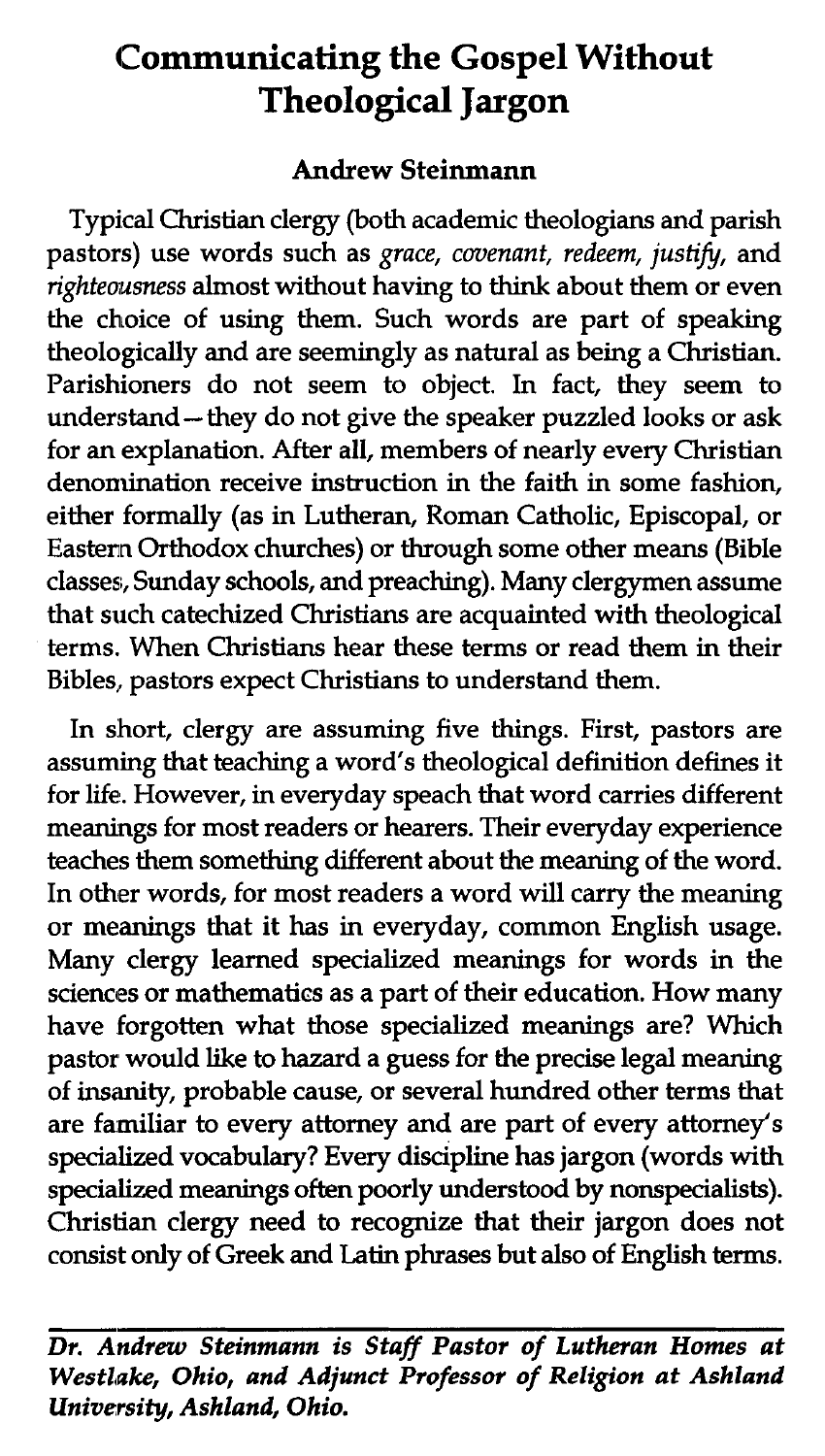Second, pastors are assuming that because hearers appear to accept the use of a term use, it is well-understood. This is a dangerous assumption, because it may mean that the hearers do not want to appear ignorant and, therefore, do not ask for a definition. This may be especially true for those who once learned these words and do not want to admit that they forgot what they learned. In some cases the hearer may understand something different, but not different enough to prompt a question.

Third, pastors are assuming that people are eager enough to learn the gospel and that they will come to them for an explanation. Perhaps this was never commonly the case, but in the age of electronic media, of newspapers and magazines written on a sixth grade level, and of highly visual, passive forms of communication (such as music videos) this is even less common, even when communicating with highly intelligent and highly educated people.

Fourth, pastors are assuming that those who have not learned the faith previously will learn the theological meaning of these words, especially if pastors explain these words in homiletic and instructional settings. However, can one or two hours a week in church override 166 hours a week away from church (if people are attending church every week)?

Finally, clergy are assuming that the church has the influence to change the language use of society. This may be true in a few very exceptional cases. It may have been true for past generations. However, it is not true today. Well over ninety-nine percent of the English language is unaffected by ecclesiastical innovations. The vocabulary people know is the one they learn at home, in the office, in the shopping malls, and from popular media. Whether clergy like it or not, it is this vocabulary and its meanings that people will apply to theological terms, or if they cannot apply that vocabulary, they will simply fail to understand what they are being told.

*All* these assumptions add up to a disastrous situation. A pastor uses words intended to communicate basic truths of the Christian<br>faith. However, large numbers of his listeners may faith. However, large numbers of his listeners misunderstand or fail to understand what he is saying because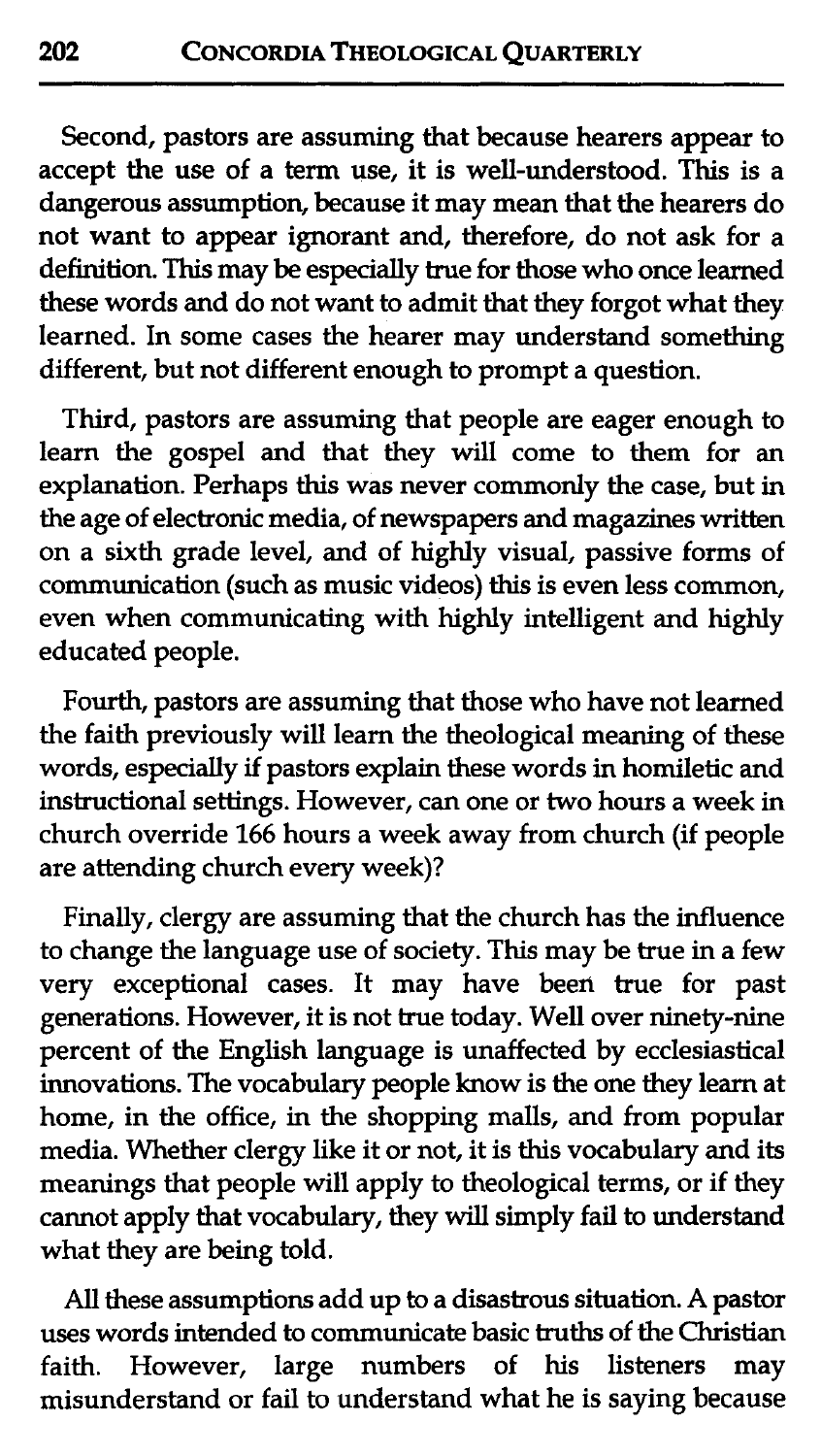$\frac{c}{\sqrt{c}}$ they are unfamiliar with certain theological terms.

If theologians' use of theological jargon is a potentially disastrous situation, it is a fatal one for Bible translators. Translators almost never have a chance to explain the meaning of a word to the person who reads the Bible placed in a hotel room by the Gideons. Translators who are attempting to produce Bibles to be read by the general public cannot assume that the person who receives a Bible or a tract containing a Scripture quotation will ever be in church to receive a fuller explanation.

# A Survey of Common Theological Terms

To determine what people are hearing when they hear or read theological jargon, God's Word To The Nations Bible Society sent requests to 890 pastors on its mailing list and asked them to administer a survey of theological terms during their Bible classes. A cover letter asked that pastors not review the terms before handing out the survey forms. The survey asked the respondents to define a number of theological terms. The entry for each word in the survey contained a check off box for "I don't know the meaning."

The Bible society received over 2400 completed survey forms. Of these, a few were single forms that the pastors completed themselves. The tabulated survey results do not include these forms. For the purposes of this survey, a correct answer is one that matches the primary meaning conveyed by the underlying Hebrew and Greek words. The category labeled "other" includes definitions that did not correspond to any meaning of the Hebrew or Greek words and was not sufficiently clear enough to correspond to an English meaning as defined in the *American Heritage Dictionary.*<sup>1</sup>

While the results of this survey are enlightening, the respondents were not typical. Because **all** the respondents attend

<sup>&</sup>lt;sup>1</sup>American Heritage Dictionary, third edition, version 3.0A (Wordstar **International, 1993). The** *American Heritage Dictionay* **(hereafter abbreviated**  *AHD)* **was chosen because it uses descriptive lexicography. That is, its definitions attempt to define words as they are actually being used by Americans. It avoids prescribing how words ought to be used.**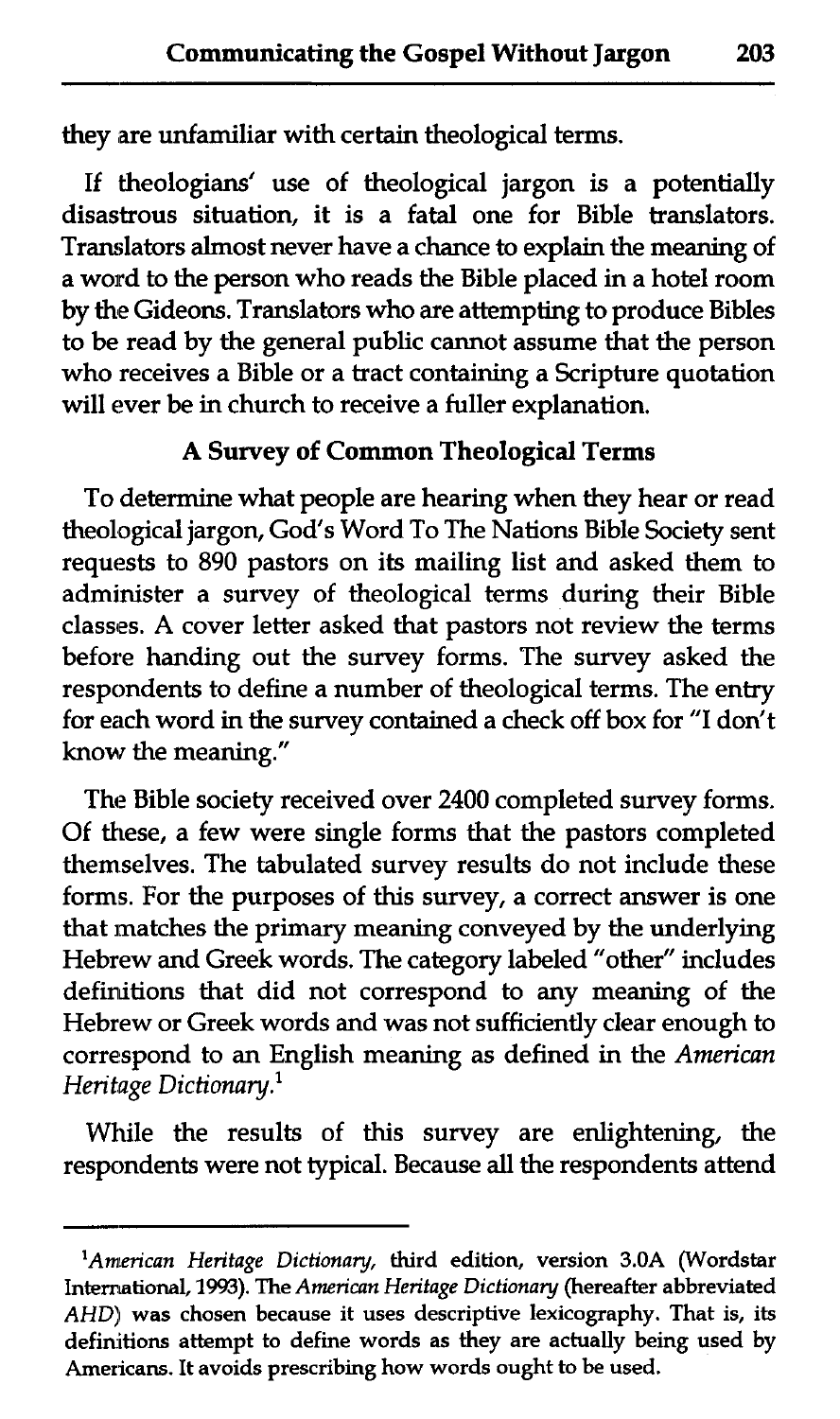Bible class, the survey results should have resulted in a higher than normal number of correct answers. Nevertheless, the results for the five theological terms are disappointing. Acceptable answers ranged from a high of forty percent (for covenant) to a low of five percent (for grace).

#### A. Grace

The AHD entry for grace reads:

grace n. 1. Seemingly effortless **beauty** or charm of movement, form, or proportion. See Synonyms at elegance. 2. A characteristic or quality pleasing for its charm or refinement. 3. A sense of fitness or propriety. **4.a.** A disposition to be generous or helpful; goodwill. b. Mercy; clemency. 5. A favor rendered by one who need not do so; indulgence. 6. A temporary immunity or exemption; a reprieve

Grace often translates the Greek word χάρις and occasionally translates Hebrew 19. **~dptq** can mean graciousness or attractiveness (AHD meanings 1 and 2, the most common English meanings), but most often, like 19, means favor or good will (AHD meanings 4a and **5).2** The survey results yielded the following understandings of the English word grace:



**<sup>&#</sup>x27;Walter Bauer, A** *Greek-English Lexicon of the New Testament and Other Early Christian Literature,* **second edition, translated by William F. Arndt and F. Wilbur Gingrich, edited by F. Wilbur Gingrich and Frederick W. Danker (Chicago: University of Chicago,** *1979), 877-878* **(hereafter abbreviated**  *BAGD).*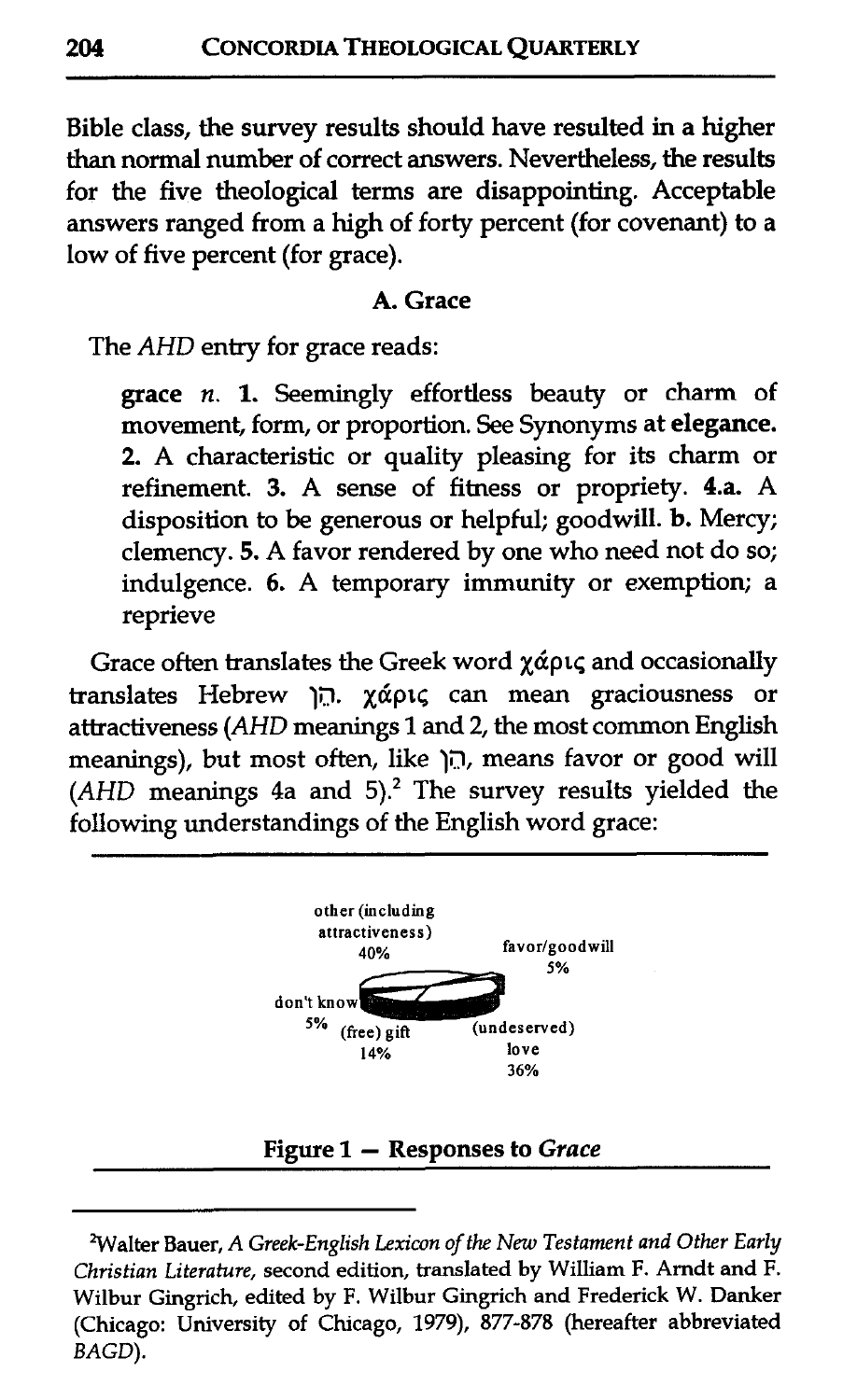$\frac{c}{\sqrt{c}}$ The survey suggests that grace is a poor choice to translate  $\chi$ άρις in most instances. Only five percent of the respondents understood the same meaning for grace as the ancient Greek reader of the New Testament would have for the majority of occurrences of  $\chi \alpha \rho$ <sub>1</sub>. Moreover, for half of the respondents two widely used, well-intentioned (but erroneous) explanations of grace have displaced what grace should mean: gift and love.  $x$ ápic does not mean gift, although, good will and favor can be gifts in some sense.  $\chi \tilde{\alpha}$ pt, is not love either. Some Greek words do correspond to the English word love (for example,  $\dot{\alpha} \gamma \acute{\alpha} \pi \eta$ , φιλία), but χάρις is not one of them. $^3$  Interestingly enough, AHD does not list either gift or love as meanings for grace. This alone is a lesson in how effective the church is in changing the meaning of words for the language as a whole.

If a Bible translator wishes to convey the meaning of  $\chi$ άρις, grace is a poor choice in most instances. Favor and goodwill might be better choices and are easily understood words.

## B. Covenant

AHD's entry for covenant is:

cov $\bullet$ e $\bullet$ nant n. 1. A binding agreement; a compact. See Synonyms at bargain. 2. Law. a. A formal sealed agreement or contract. b. A suit to recover damages for violation of such a contract. 3. In the Bible, God's promise to the human race.  $-\text{cov}\texttt{e}\texttt{e}\texttt{n}$ ant v. cov $\texttt{e}\texttt{e}\texttt{n}$ ant $\texttt{e}$ ing,  $cov$ •e•nants, - tr. 1. To promise by or as if by a covenant. See Synonyms at promise.

These meanings accord well with the various meanings of nq:? in Hebrew. The Hebrew word can be an agreement, a formal sealed agreement, or a promise. Only AHD meaning 2b would be inappropriate as a translation for בְּרִית. However, the Greek word διαθήκη cannot mean an agreement arrived at through bargaining. In secular Greek it almost always means last will and testament, a use found in only a few New Testament

<sup>&</sup>lt;sup>3</sup>Note that in the four column entry for  $\chi$ άρις in BAGD (pages 877-878) **love does not appear once.**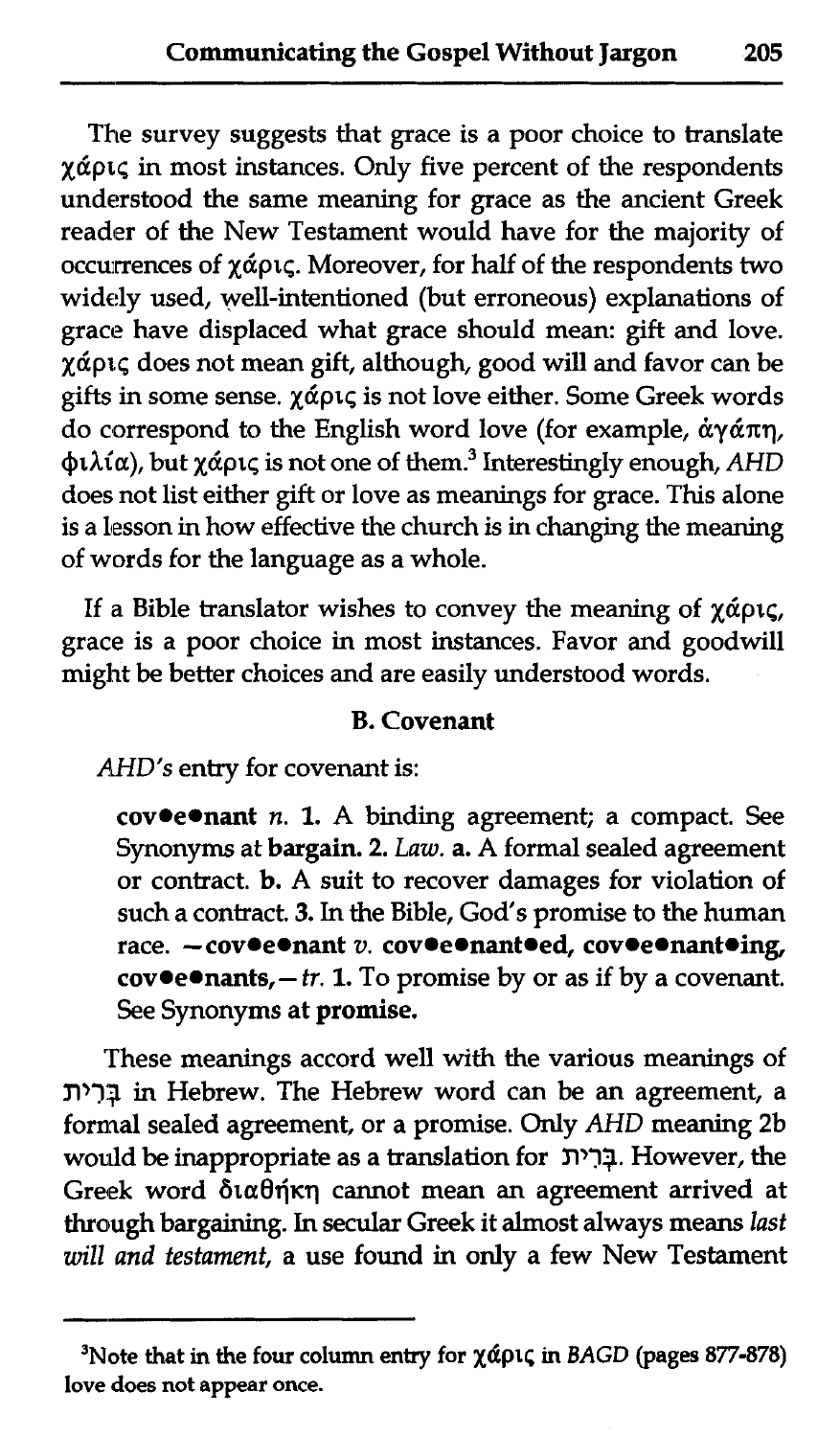passages.<sup>4</sup> The most prominent use of  $\delta$ ta $\theta$  $\eta$  in the New Testament is *a unilateral pledge or promise* (a meaning derived from the secular use). Note especially the entry in *BAGD* which states: "In the covenants' of God it was God alone who set the conditions; hence covenant can be used to transl. *d.* only when this is kept in mind."5

The question, however, is not what the translator or scholar has in mind but what the average reader has in mind. Figure 2 shows what readers have in mind.



### **Figure <sup>2</sup>**- **Responses to Covenant**

Clearly, a large number of respondents understand a covenant to be a pledge or promise. This coincides with the biblical  $m$ gneaning of διαθήκη, the primary meaning of  $\bar{p}$ דָרִית, and the biblical meaning listed in *AHD.* However, over half do not understand a covenant to be a promise. Over a quarter of the respondents understood a covenant to be an agreement. This should not be surprising, since agreement is the first meaning listed in *AHD.* However, agreement is clearly the wrong meaning of the word for the New Testament and a majority of Old Testament uses.<sup>6</sup> Furthermore, a significant percentage of respondents (15%) admitted that they did not know what covenant meant, making it a bad translation choice in any case.

What are the choices for a Bible translator? Clearly, promise is the easiest word, but it will not work in all cases in the New

<sup>&</sup>lt;sup>4</sup>Horst Balz and Gerhard Schneider, *Exegetical Dictionary of the New Testament* **(Grand Rapids: Eerdmans, 1990), 1:299;** *BAGD,* **183.** 

*<sup>&#</sup>x27;BAGD,* **183.** 

<sup>&</sup>lt;sup>6</sup>If Jesus said, "This cup is the new agreement in my blood," what were the **disciples agreeing to?**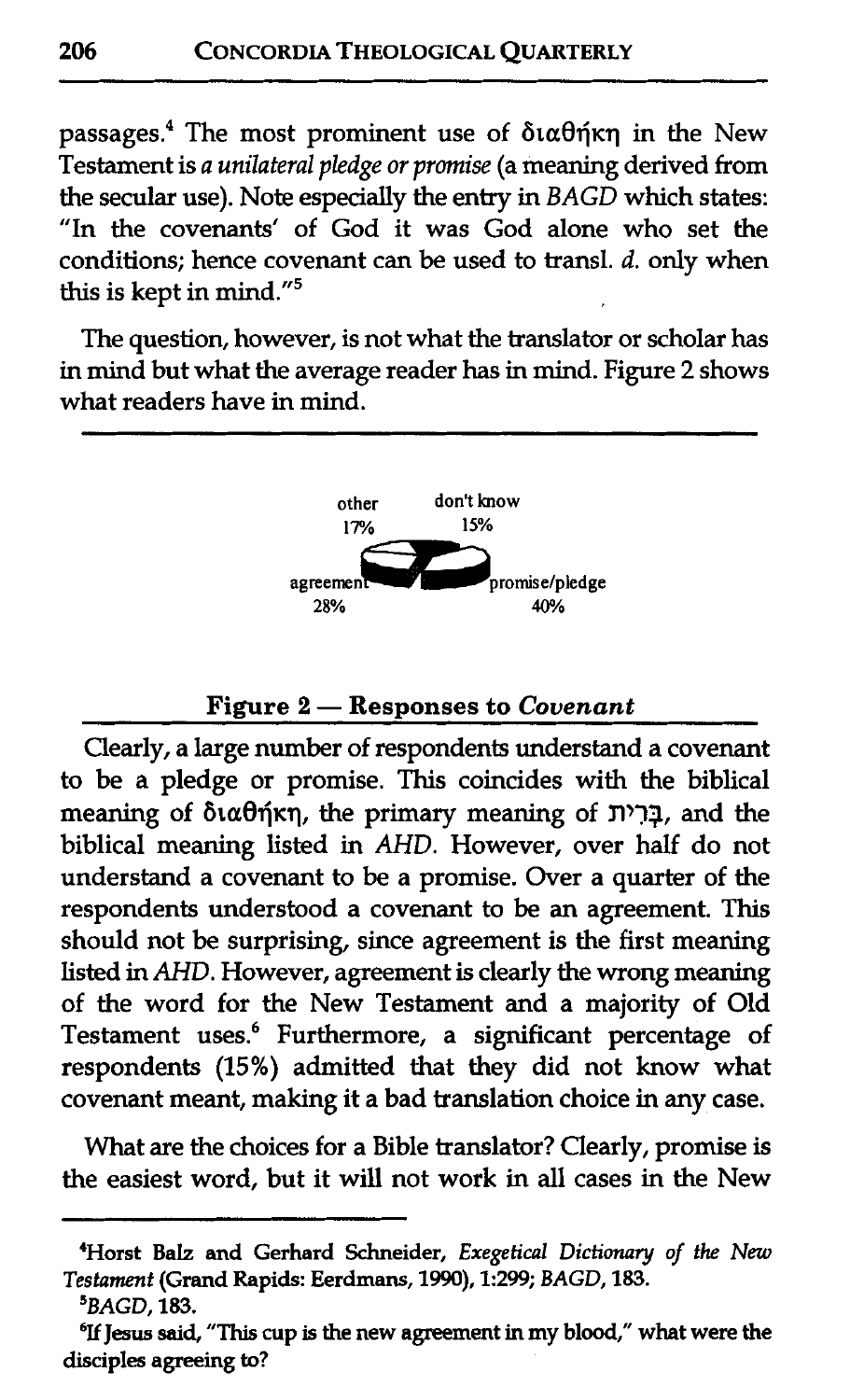Testament, especially when  $\epsilon \pi \alpha \gamma \gamma \epsilon \lambda i \alpha$  occurs in the same context. In such cases pledge may be the word of choice. In the Old Testament promise is a good choice, especially in translating **'f1'3q** as my *promise.* Even the Sinai promise is called **'f1'73** by God (Jeremiah 31:32). While this **YP3q** required a large number of things by the Israelites, it was not negotiated. God speaks of the Sinai promise as "my promise." However, no matter what the choice! for translation in modern English, covenant is not appropriate if the target audience consists of average English speakers.

### C. Redeem

The AHD entry for redeem reads:

re<sup>o</sup>deem *tr. v.* re<sup>o</sup>deemed, re<sup>odeemoing, re<sup>odeems. 1. To</sup></sup> recover ownership of by paying a specified sum. 2. To pay off (a promissory note, for example). 3. To turn in (coupons, for example) and receive something in exchange. 4. To fulfill (a pledge, for example). 5. To convert into cash: *redeem stocks.*  6. To set free; rescue or ransom. 7. To save from a state of sinfulness and its consequences. See Synonyms at save(1).

In Ehglish New Testaments redeem is the translation often chosen for the three occurrences of λυτρόω (Luke 24:21; Titus 2:14; 1 Peter 1:18). Other Greek words from the same root are translated similarly (λύτρον - ransom; λύτρωσις - redemption). The basic meaning of  $\lambda$ utpó $\omega$  is the first meaning of redeem listed in *AHD*.<sup>7</sup> While λυτρόω can take on a generic meaning, such as save or rescue, it does not carry this meaning in its three occurrences in the New Testament. In all three it clearly carries the idea of paying a price to ransom someone.<sup>8</sup> Three other Greek words from the same root occur in New Testament.  $\lambda$ útpov is a price paid to rescue someone (Matthew 20:28; Mark 10:45).  $\lambda$ ύτρωσις is the act of paying a price to rescue someone (Luke 1:68; 238; Hebrews 9:12). **Only** Auzpozfic (redeemer) could be understood in the generic sense (its only occurrence is Acts 7:35).

**<sup>&#</sup>x27;Balz,** *Theological Dictiona y, 2366; BAGD,* **482-483.** 

**<sup>&#</sup>x27;Balz,** *Theological Dictionary, 366;* **however,** *BAGD* **disagrees and understands Aurp6o in the generic sense in Titus 2:14;** *BAGD, 483.*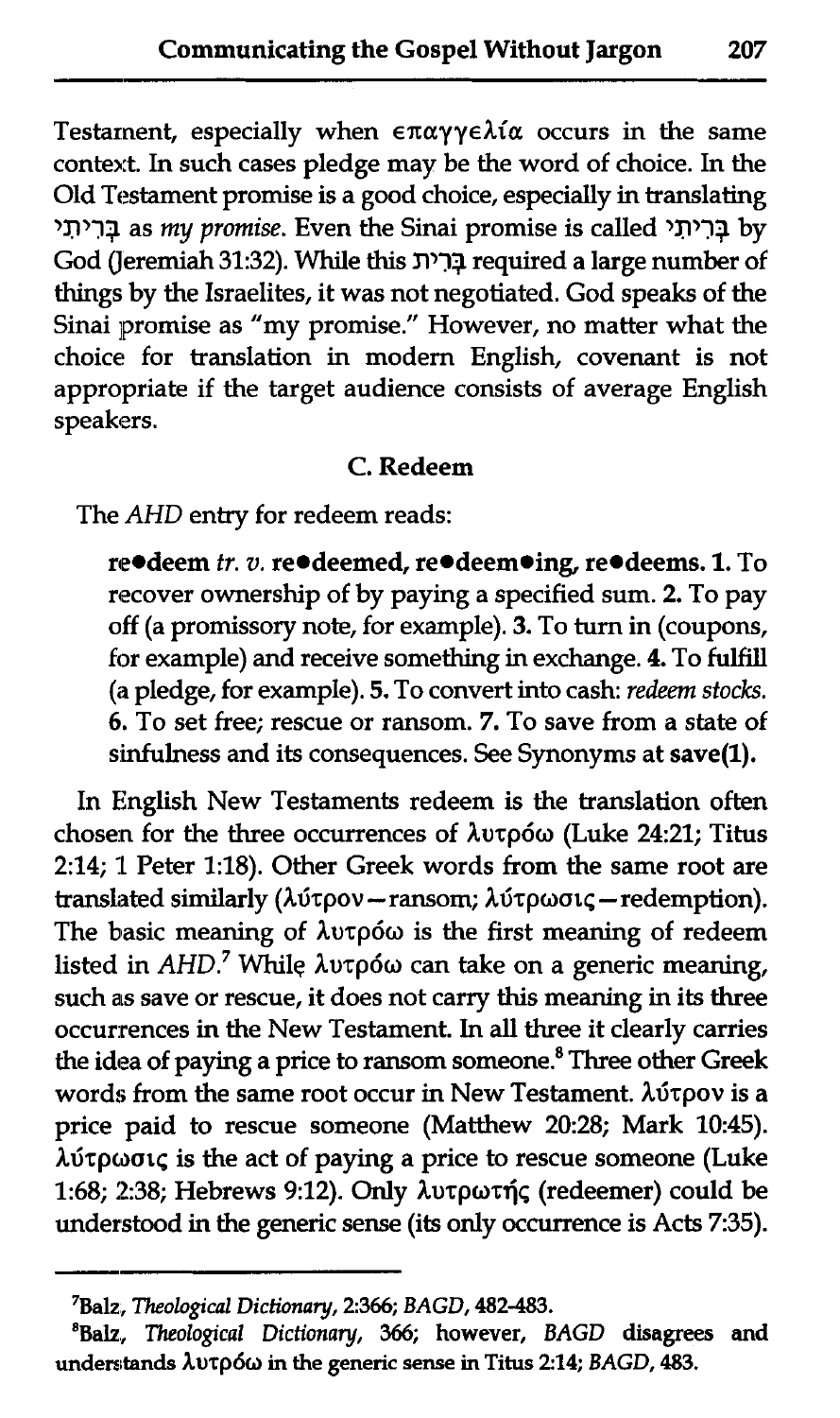Do the words redeem and redemption carry the proper meaning of these Greek words for English readers? The survey results for redeem (Figure 3) imply that they do not.



#### **Figure 3** - **Responses to** *Redeem*

While one-third of the respondents understood the translators' intended meaning for redeem, two-thirds did not. Of those who did not, nearly one-tenth admitted that they did not know the meaning of redeem. Almost two out of every ten respondents understood redeem in the generic sense (AHD meanings 5 and 6), and nearly four out of every ten respondents understood some other meaning (usually a meaning not found in AHD).

It is not difficult to understand how the generic meaning of redeem has become the meaning associated with the word for nineteen percent of the respondents. Redeem is seldom used in its primary meaning (AHD meaning 1) in modem English. It is much more common to speak of redeeming coupons (AHD meaning 3). In that situation the grocer who pays the price for the coupon is not one the one who redeems it. The customer who receives the credit redeems the coupon. Since this is not the meaning of redeem in the Bible, the generic meaning is easily assumed to be the intended meaning. In addition, because pastors often use redeem, redemption, and redeemer without explicit reference to the price that Jesus paid to redeem his people, the generic sense is easily assigned by the hearer to these words. It may be that pastors who use redeem, redemption, and redeemer assume that those who are listening understand the primary meaning of these words without an explicit reference to the paying of a ransom. The challenges that assumption.

For translators of the Bible, redeem is not a good choice. An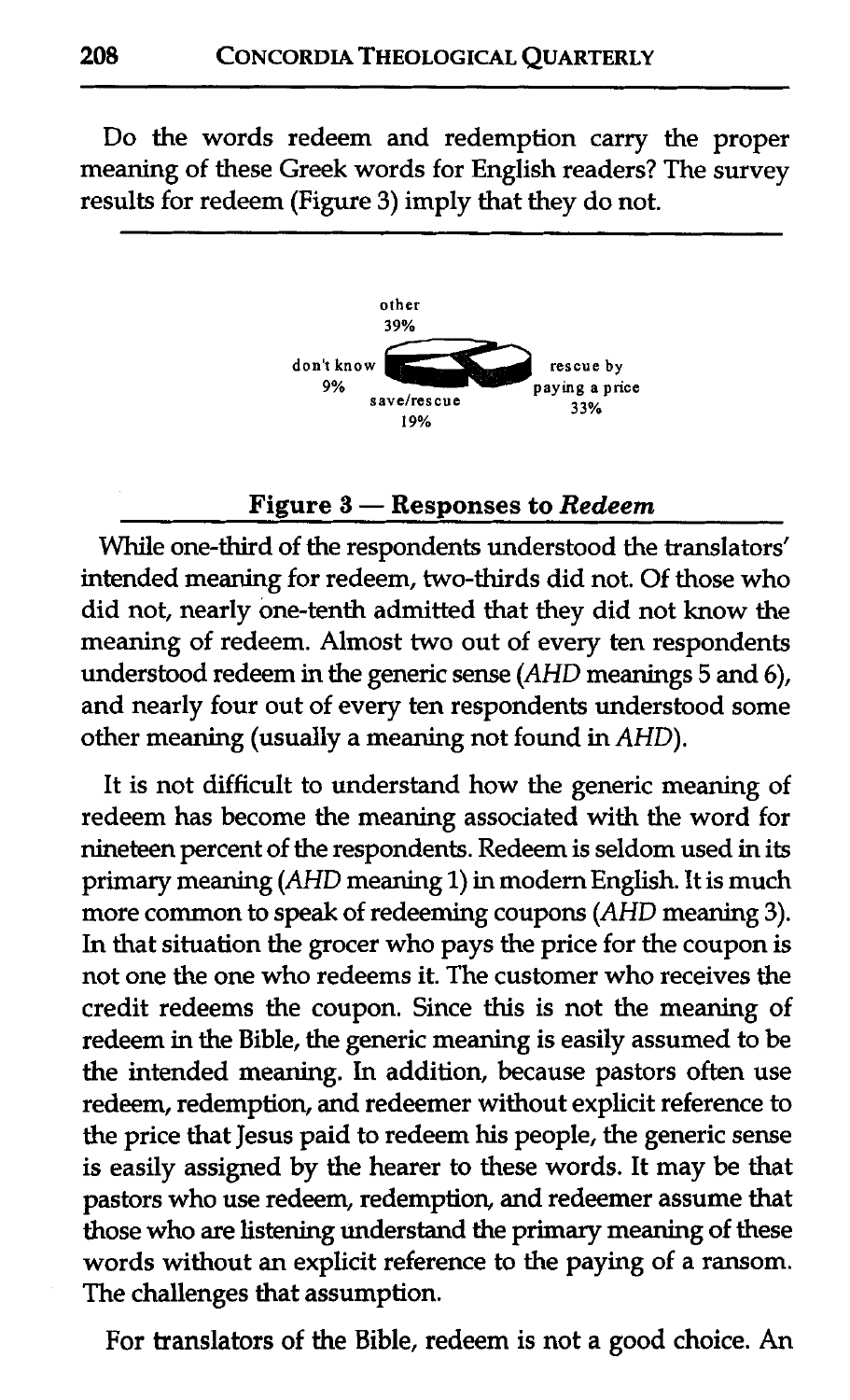accurate translation should not give the reader the impression that the specific meaning contained in the Greek word **Lutp6o** is the same as the more generic meaning contained in the Greek word σώζω (to save). There are simple alternatives to redeem, such as *pay a price to rescue* or *pay a price to save.* Similar constructions could be used in place of redemption and redeemer.

# D. Justify and Righteousness

Two pivotal words in Paul's letters are δικαιόω and δικαιοσύνη, often translated justify and righteous.<sup>9</sup> These translation choices are problematic because the English words come from different roots (just and right) while the Greek words share the same root (the  $\delta$ tk- stem). While an English reader could understand that justify is connected with justice in some way, the relationship of righteousness to justice is not so apparent. In Greek both words are obviously related to  $\delta$ ikn (justice or the goddess Justice).

The entries for justify and righteous in AHD are:

just $\cdot$ ti $\cdot$ fy v. jus $\cdot$ tiofied, jus $\cdot$ ti $\cdot$ fy $\cdot$ ing, just $\cdot$ ti $\cdot$ fies.  $-tr$ . 1. To demonstrate or prove to be just, right, or valid: *justified*  each budgetary expense as necessary; anger that is justified by the *circumstances.* 2. To declare free of blame; absolve. 3. *Theology.* To free (a human being) of the guilt and penalty attached to grievous sin. Used only of God. 4. *Law.* a. To demonstrate sufficient legal reason for (an action taken). b. To prove to be qualified as a bondsman. 5. *Printing.* To adjust the spacing within (lines in a document, for example), so that the lines end evenly at a straight margin.

right<sup>oeous *adj*. 1. Morally upright; without guilt or sin: *a*</sup> *righteous woman. 2.* In accordance with virtue or morality: *a righteous judgment.* 3. Morally justifiable: *righteous anger.* See Synonyms at moral.

**<sup>90</sup>f the 91 occurrences of 61~atoa6vq, 57 are in Paul's letters (33 in**  Romans). Likewise, of the 39 occurrences of δικαιόω, 25 are in Paul's letters **(15 in Romans).**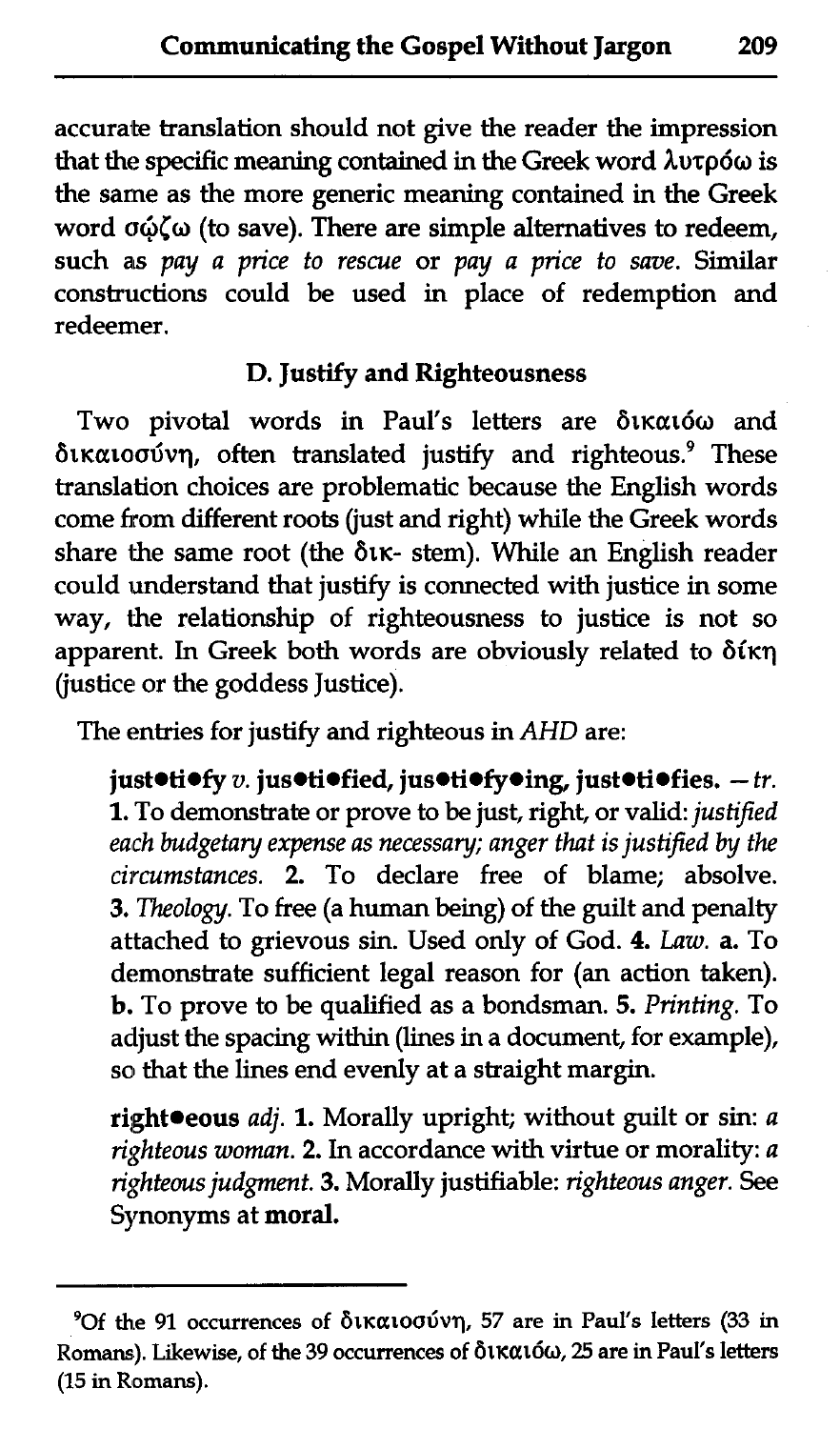Some of the meanings of justify listed in AHD match the possible meanings of δικαιόω. Meaning 1, which is essentially the same as 4a, does occasionally occur in the New Testament (Luke 10:29). However, the primary meaning of  $\delta$ tkató $\omega$  in the New Testament is closer to meanings 2 and 3.  $\delta$ ικαιόω, and its Hebrew counterpart הָצְדִּיק, would be better defined as "being approved or acquitted by a judge." When God is the subject of  $\delta$ ικαιόω, it signifies that as a judge he acquits a person of wrongs and grants the court's approval to them.<sup>10</sup> Balz and Schneider state, "Every NT use of δικαιόω has a forensic/juridical stamp: 'justification' and 'vindication' result from judgment. $i$ <sup>11</sup> However, that is not the meaning most English readers apply to justify (see Figure 4).



Only ten percent of the respondents understood justify the way translators intended. Almost one-third of them understood justify in its most common use in contemporary English, as in the phrase justify one's actions. Justify can even take on the meaning to give excuses. Certainly, Paul does not mean that God proves what we have done is right when He justifies us. He does mean that we have been granted his approval and acquitted of our wrongs because of what Jesus has done for us.

The case for translating  $\delta$ ικαιοσύνη is not as simple as 6t~at60. 6t~atoadvq and its Hebrew counterpart **;7i73\$** can mean to be morally right, without guilt or sin (AHD meaning 1; God is often described as righteous). δικαιοσύνη can also be an attribute of people whose lives are moral (AHD meaning 2; see

**<sup>&#</sup>x27;%alz,** *Theological* **Dictionary, 1:331;** *BAGD,* **197-198.** 

**<sup>&</sup>quot;Balz,** *Theological Dictionay,* **1:331.**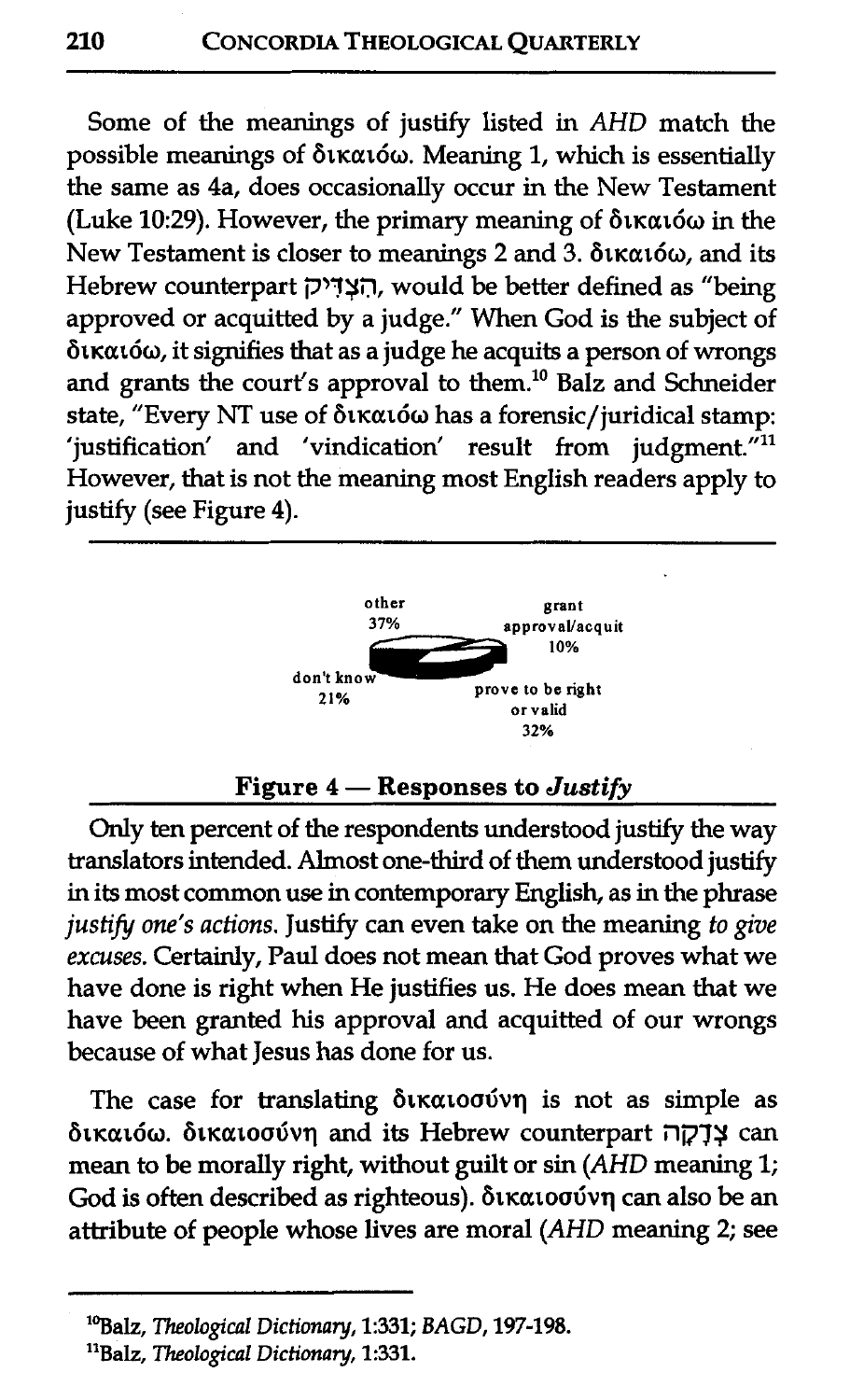Titus **3:5).** However, in the New Testament moral has to be understood as a morality that is approved by God, not a humanly devised morality. Finally, δικαιοσύνη most often means the approval God grants because of Christ. This last meaning of  $\delta$ i $\kappa$  $\alpha$  to $\sigma$  which is not a meaning associated with the English word righteousness (see AHD), is the crucial one for understanding Paul. Figure 5 shows how the survey respondents understood righteousness. kαιοσύνη<br>ord righ<br>nderstandi<br>nderstood<br>————————————————————



<sup>don't know</sup> correct<br>
<sup>15%</sup><sup>24%</sup><br> **Figure 5** — Responses to *Righteousness*<br>
Only one respondent in twenty understood righteousness correctly. Well over half could not identify any biblical or English meaning of righteousness, while fifteen percent admitted that they did not know what righteousness meant.

The data indicates that the noun righteousness and the adjective righteous (for 6ika10< or 3'7f) are words to be avoided when possible by translators. A substitute may not be available when δίκαιος or אֲדִ<sup>יכ</sup> are attributes of God. However, when translating δικαιόω, δικαιοσύνη, and δίκαιος as they apply to humans, it would be best to avoid the traditional translations of these words. δικαιόω could be translated acquit or approve. Both would be acceptable, but considering the American system of jurisprudence, approve may be the better option. Under American jurisprudence acquittal does not necessarily mean that a person did not commit a crime. It may mean that there was not enough evidence to convict, which is not what  $\delta$ tk $\alpha$ 160 means. Approval has a positive sense in legal situations, such as when administrative judges approve plans or courses of action. δικαιοσύνη could be translated approval. δίκαιος could be translated **having** (God's) approval. These translations better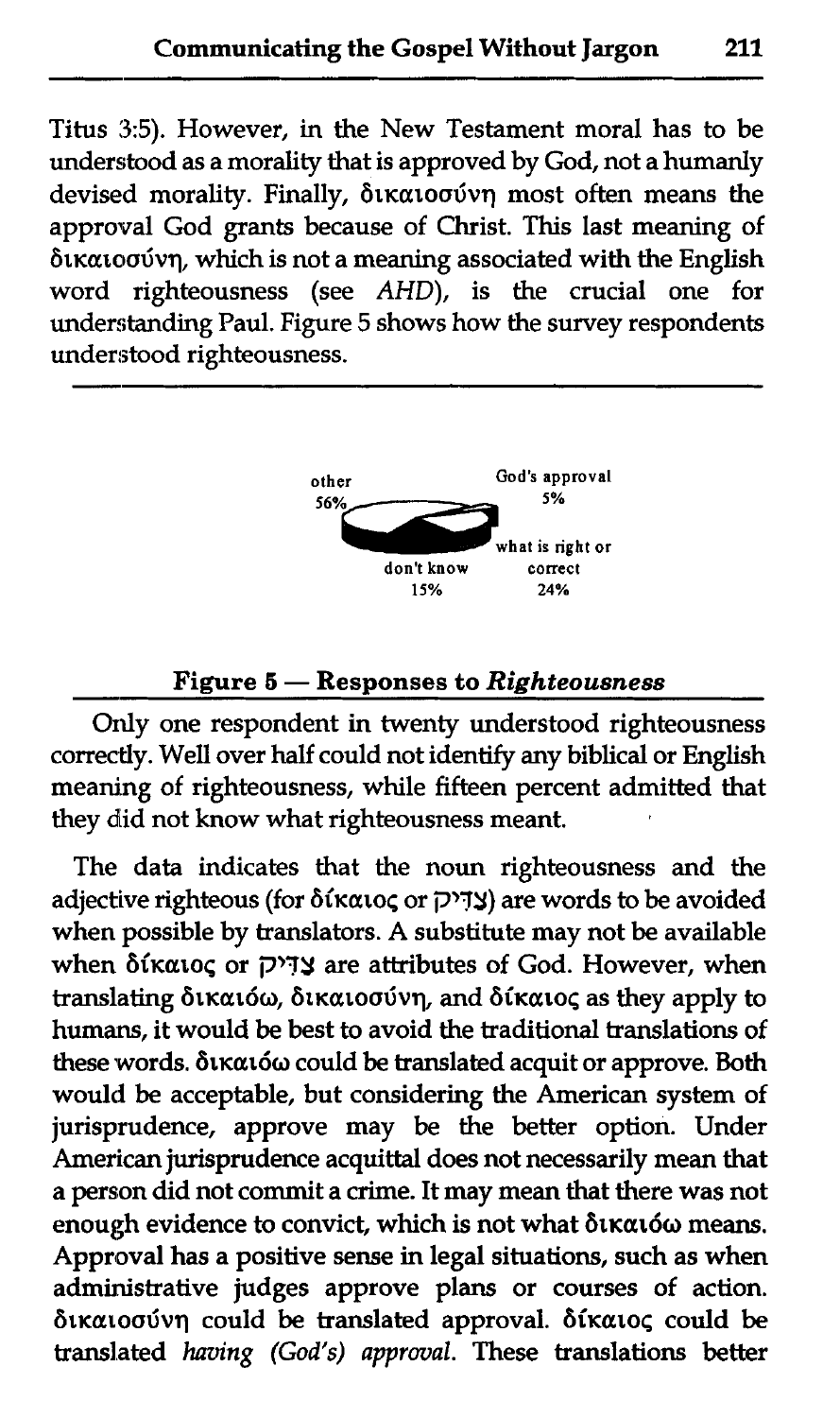communicate what the Greek (or in some cases Hebrew) text is saying, and they have the added advantage of sharing the same English root.

## **Why** Theological Jargon Persists in English Bible Translations

Why have recent translations of the Bible chosen to retain theological jargon? For example, grace appears in the following translations: New American Bible, New American Standard Version, New International Version, New Jerusalem Version, New King James Version, New Reuised Standard Version, Today's English Version. Surely, the translators knew that in contemporary English at least some theological terms such as grace and justify can mean vastly different things than they are intended to mean.

One reason for the reluctance to use anything other than traditional theological terms is tradition. Most English translations are the heirs of William Tyndale's work. Certainly, translations such as New King James, New American Standard, and New Revised Standard are consciously in the King James tradition, which is itself often no more **than** a revision of Tyndale's trailblazing translation. Other translations, such as New American or New Jerusalem are not in that tradition by choice, but the influence is there to some degree. The only major, widely available translations that consciously stand outside the Tyndale tradition are efforts undertaken in the last forty years by the American Bible Society: Today's English Version and the recently released Contemporary English Version. Over the past four-and-a-half centuries, the Tyndale tradition became standard theological usage to the point where theological jargon became a necessity to maintain some sort of continuity with past theological discussions.

Another reason for the use of theological jargon in modern English translations is convenience. Theologians sometimes condense an entire paragraph (or paragraphs) of meaning into single words such as grace, justify, and covenant. Moreover, most major English translations are products of academicians. The reason for this is obvious: academicians are intimately acquainted with the biblical languages. However, academicians are the least

212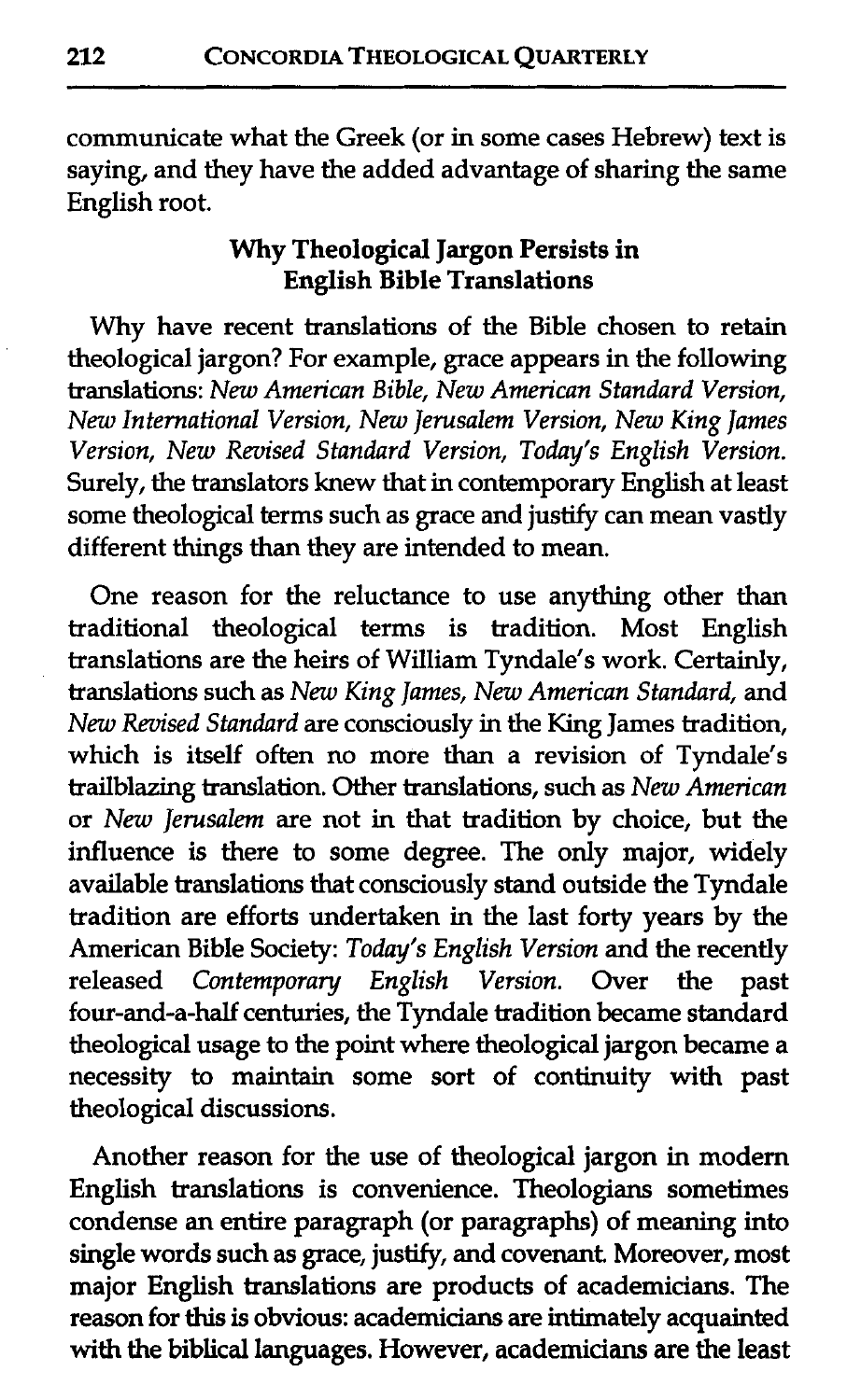likely to accept and make themselves comfortable with the vocabulary needs of a lay readership that stretches across the age and educational spectrum. Academicians often attempt to familiarize the reader with the harder vocabulary by using it. The survey indicates that has not worked.

It is more convenient for these academicians to place theological shorthand into the text. Condensing a paragraph or more of theological thought into one phrase or word saves time and effort. On the one hand, a single jargon word can often substitute for a natural English equivalent translation that would consist of several words, a phrase, or even a clause. On the other hand, one English word, although it may mean almost nothing to the average reader, can translate a word that has a range of meanings in Hebrew or Greek. Covenant can conveniently translate **n'3\$.** The alternative is to translate it contextually by a variety of terms such as treaty, alliance, contract, agreement, pledge, or promise. Covenant gives the translation a certain consistency, but at what price? When readers read Genesis **21:27**  (NRSV), "So Abraham took sheep and oxen and gave them to Abimelech, and the two men made a covenant," they are supposed to understand covenant as a mutually negotiated agreernent. The same readers are supposed to read Genesis **17:10**  (NRSV), "This is my covenant with you and your descendants after you, the covenant you are to keep" and understand covenant as a promise by God with conditions. If Abraham fails to keep the conditions (circumcision), the promise is void. Again, the same readers are supposed to read Numbers 25:12 *(NRSV)*, "Therefore, say, 'I hereby grant him my covenant of peace,'" and understand covenant as a simple promise.

A final reason that many translations maintain theological jargon is denominational tradition. A translator can feel comfortable translating  $\chi$ άρις as grace and not having to place its meaning into the text. In the context of the text being translated, the translator knows that Roman Catholics may well assign one meaning to it, Lutherans another, and Reformed still another, although none of the abstract denominational meanings may correspond to the contextual meaning of  $\chi$ *ápt*,

All of these reasons add up to translation decisions that